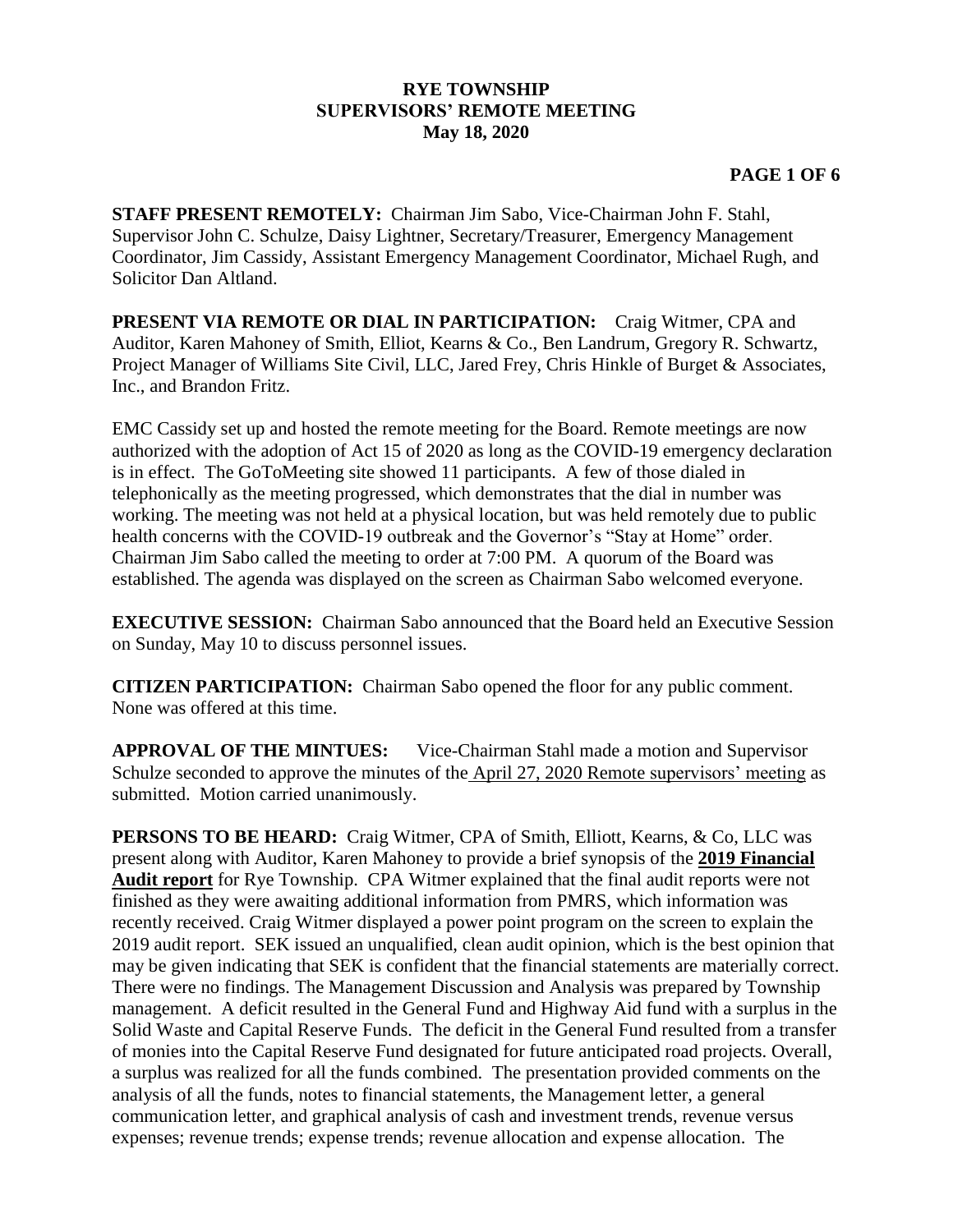COVID-19 pandemic was noted as a significant event that may adversely affect revenues and expenses and impact the Township's budget going forward.

CPA Craig Witmer asked if there were any questions on the audit or presentation. No response received. He expressed appreciation to the Board for retaining SEK to complete the 2019 Financial Audit for Rye Township. On behalf of the Board, Chairman Sabo expressed appreciation to Craig Witmer and Karen Mahoney for conducting the audit for Rye Township.

The Secretary/Treasurer thanked SEK for their assistance involving extra time with phone calls to clarify the application of pension plan documents with the Pennsylvania Municipal Retirement System, (PMRS). Their insight and discussions with PMRS representatives resolved the concern and resulted in saving the Township additional costs going forward. The auditors left the online meeting at this time.

Benjamin J. Landrum, a resident and a Life Scout with Troop 56, approached the Board to request approval for a proposed project on his journey to achieve the rank of an **Eagle Scout**. He is proposing to upgrade an old trail behind the Township building near Fishing Creek to better support community fishing and recreation. He plans to widen and mulch the trail, place a rock border, possibly install a small foot bridge, and connect it to the Rye Township recreational trail. Ben does not anticipate the need for funding from the Township at this time. He indicated he would provide a full plan for the next Supervisors' meeting.

Upon due consideration, Chairman Sabo made a motion with a second from Vice-Chairman John Stahl to approve Ben Landrum's preliminary proposal for his **Eagle Scout project** to upgrade the recreational trail behind the Township municipal building. Motion carried unanimously.

**SUBDIVISION/LAND DEVELOPMENT PLANS:** Chris Hinkle of Burget and Associates, Inc. approached the Board to request final approval for the **Final Minor Subdivision Plan for John W. and Mary M. Smith.** The purpose of the plan is to reconfigure two (2) parcels of common ownership, (Ex. Lots 1 & 4) and two (2) prior approved un-conveyed lots (ex. Lots 2  $\&$ 3) within those parcels to follow existing use areas. Four pages of the subject plan were displayed on the screen as Chris Hinkle provided a history of existing lots and an overall summary of what is proposed to reconfigure the lots. He noted that the subject plan proposes an additional dedicated area for a proposed turnaround at the northern end of Cove Road. Perry County Planning Commission comments were received and addressed. Sheet number 4 was added to clearly show the private right of way. The security and escrow deposits were received. The Plan was recommended for conditional approval at the May 5, 2020 Planning Commission meeting. The Board reviewed and discussed the outstanding conditions.

Upon due consideration and discussion, Chairman Sabo made a motion with a second from Vice-Chairman Stahl to approve the following alterations of requirements from the Subdivision Land Development Ordinance for the **Final Minor Subdivision Plan for John W. and Mary M. Smith:**

**1.** Section 320-21 (Preliminary Plan Submission)

Due to the fact that the plan is reconfiguring lots of common ownership to follow existing use areas and is not proposing any earth disturbances, we ask for relief to submit the plan as a final plan.

**2.** Section 320-22.1 (Over-All Property Scale)

To create a clear and legible plan we ask for relief from using the requested scale of  $1"=400"$ .

Motion carried unanimously.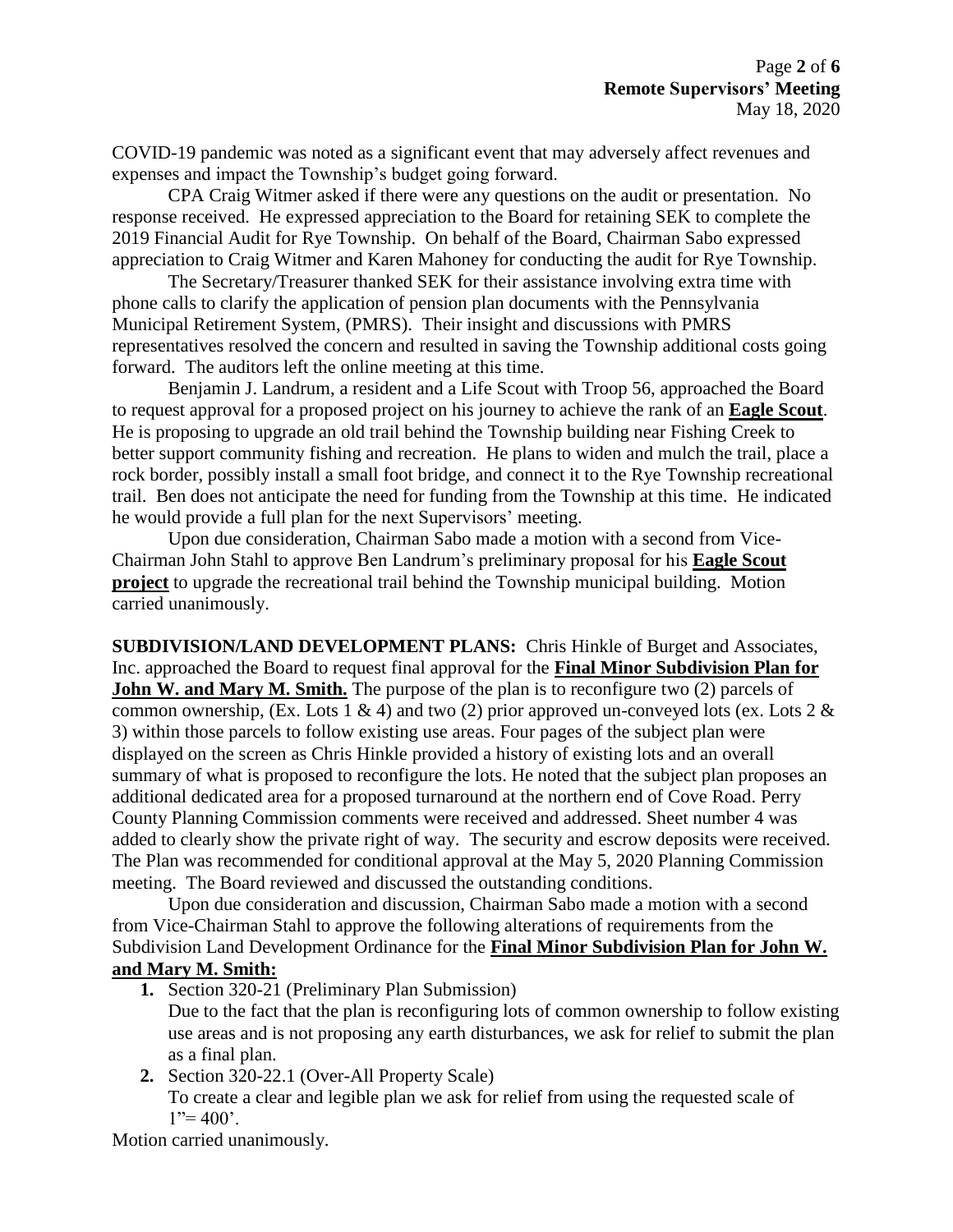Upon due consideration and discussion, Supervisor Schulze made a motion with a second from Chairman Sabo to approve the **Final Minor Subdivision Plan for John W. and Mary M. Smith** contingent upon the following conditions:

- Certification of the plan by the Owner
- Certification of the plan by the Surveyor
- Obtain payment in full of all fees due
- Add an area on the Cover Sheet to note the Perry County recording information for the Easement and Road Maintenance Agreement for future reference

Motion carried unanimously.

Chris Hinkle thanked the Board and left the online meeting at this time.

Gregory Schwartz of Williams Site Civil, LLC approached the Board to request final approval of the **Land Development Plan for Jared R. and Natasha E. Frey.** The purpose of the plan is to modify an existing stormwater facility, (as previously approved and recorded in Plan Book 69, Page 46), to accommodate some additional driveway improvements. Mr. Schwartz introduced himself and explained that Mr. Frey recently contracted with him to complete the subject plan. He provided a brief history of the submissions of the plan from inception. The subject plan was displayed on the screen during the presentation and discussion. Perry County Planning Commission comments were received and addressed. The Township engineer's April 27, 2020 comments were received and addressed. Security and escrow deposits were received. The Plan was recommended for conditional approval at the May 5, 2020 Planning Commission meeting. The Board reviewed and discussed the outstanding conditions.

Upon due consideration and discussion, Supervisor Schulze made a motion with a second from Vice-Chairman Stahl to approve the following alterations of requirements for the **Land Development Plan for Jared R. and Natasha E. Frey:**

- **1.** Section 320-21 (Preliminary Plan Submission) Due to the small size of the project and simplicity of the Land Development Plan, the plan is requested to be a final plan
- **2.** Section 320-22.1 (Over-All Property Scale) The plan uses a scale of  $1'' = 20'$  to create a clear and legible plan. The scale requirement is  $1"=400'$ .

Motion carried unanimously.

Upon due consideration and discussion, Supervisor Schulze made a motion with a second from Vice-Chairman Stahl to approve the **Land Development Plan for Jared R. and Natasha E. Frey** contingent upon the following conditions:

- Certification of the plan by the Owner
- Certification of the plan by the Surveyor
- Obtain payment in full of all fees due
- Confirm the receipt of a letter acknowledging that the Township Engineer reviewed the Stormwater Plan
- Add a note to the plan that the Township engineer will be contacted to conduct an "As Built" plan review
- Add the infiltration rate to the plan
- Add a note to the plan to contact the Township engineer to verify, as a component of the "As Built" plan review, that the infiltration rate meets the required minimum rate per the stormwater management plan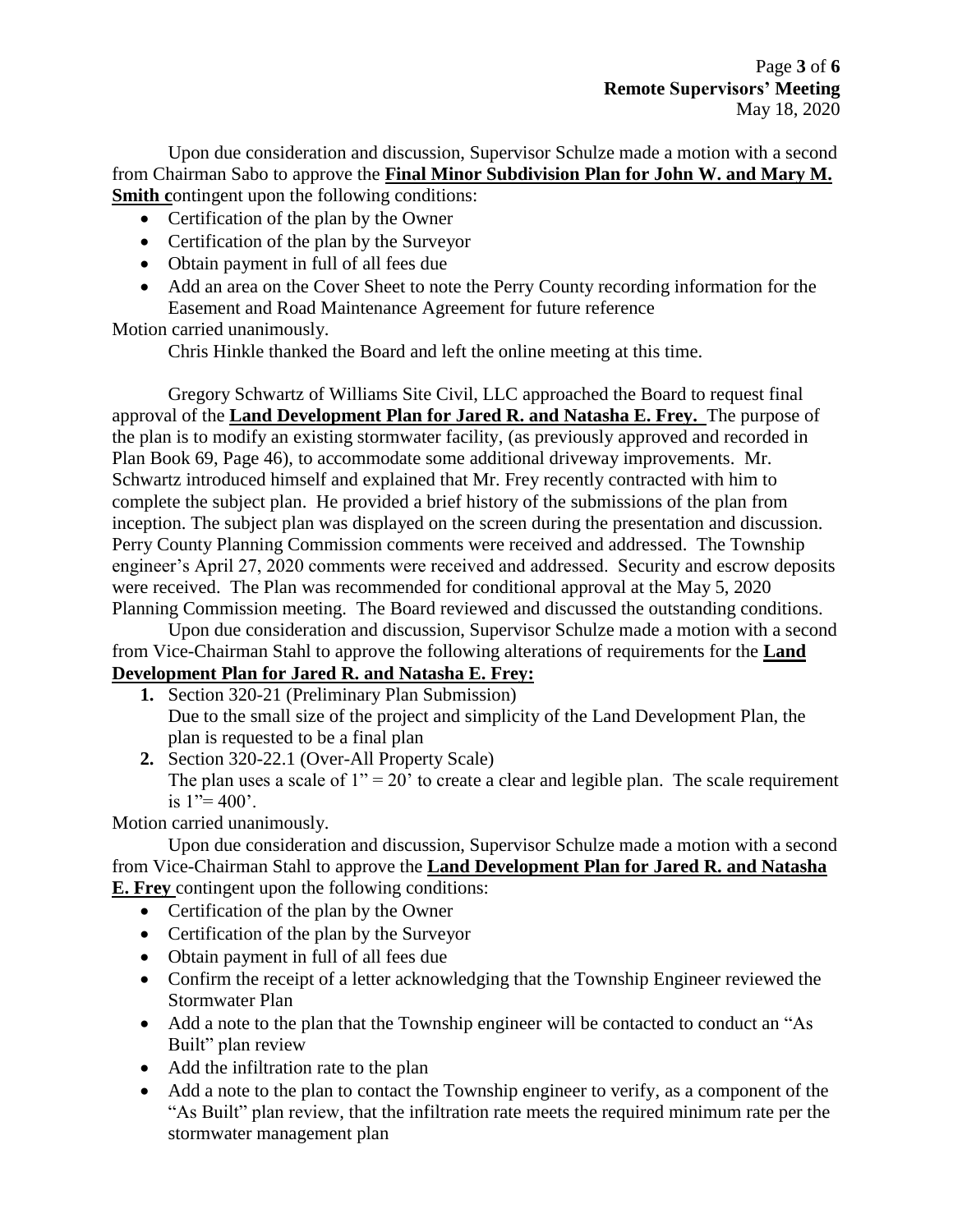• No other permits will be considered until all the improvements shown on this plan are constructed in compliance with the plan and a certificate of use issued by the Zoning Officer.

Motion carried unanimously.

Greg Schwartz understood and accepted the conditions , thanked the Board, and left the online meeting at this time.

**MONTHLY MUNICIPAL REPORTS: No Zoning Report** was presented due to minimal activity with the Governor's "Stay at Home" order.

No **May Sewage Enforcement Report** was submitted due to minimal activity with the Covid-19 restrictions in place.

The **Road Report** for May was provided by Road Foreman Brad Sloop and read by Co-Road Superintendent John Stahl as follows: chipped brush, repaired exhaust leak on #4 dump truck; cleaned drainage ditch on Fleisher Road; Cut up downed trees on Mountain Road and Millers Gap Road; took snow equipment off #3 dump truck; worked with contractor to fell several trees on Lambs Gap Road, assisted with underground tank inspection and participated in virtual training sessions with LTAP.

Since the May **Recreation Board** meeting was cancelled, no report was presented. All May and June Recreation Board events are cancelled due to the Covid-19 restrictions.

EMC Cassidy provided an Emergency Management Report. Perry County EMC Rich Fultz provided him information on the alert system utilized by the County. They use EverRidge, which is the Nixle system that provides for phone, text and email alert notifications. However, local municipalities are currently not eligible to share the County's system. The cost for an annual subscription is \$3,300, plus an initial set up fee of several hundred dollars. If EverRidge additionally provides a phone database for Rye Township at the time of installation, the cost is ~\$5,000. EMC Cassidy offered this may not be cost effective for smaller municipalities.

Discussion ensued. EMC Cassidy offered to continue to research options as follows:

- Contact Fairview Township to discuss the Nixle system since they subscribe to it
- Contact Susquenita School District to inquire about their alert notification system
- Contact PEMA to inquire about alternatives, options, more cost effective alert notifications systems for smaller municipalities
- Advertise the existing email notification list in the upcoming Summer Newsletter to encourage more residents to register.

Assistant EMC Mike Rugh reported that the Governor anticipates Perry County will move into the "yellow" phase this Friday, May 22, 2020. This phase eases some restrictions on work and social interaction.

The April Treasurer's Report was read by the Secretary/Treasurer for all to hear. The report is on file in the Township office and approved pending the 2020 Financial Audit.

**RESOLUTIONS:** Chairman Sabo made a motion with a second from Vice-Chairman Stahl to adopt **Resolution 20-14,** which rescinds Resolution 20-13 and authorizes the transfer of a matured General Fund Cd at the First National Bank, formerly Metro Bank, of Enola to a five (5) year CD at Marysville Bank, a division of Riverview Bank. Motion carried unanimously.

Chairman Sabo made a motion with a second from Supervisor Schulze to adopt **Resolution 20-15,** which authorized a transfer at the Bank of Landisburg, Shermans Dale of a matured Capital Improvement Cd to an easy access CD at Pennian Bank, Shermans Dale. Motion carried unanimously.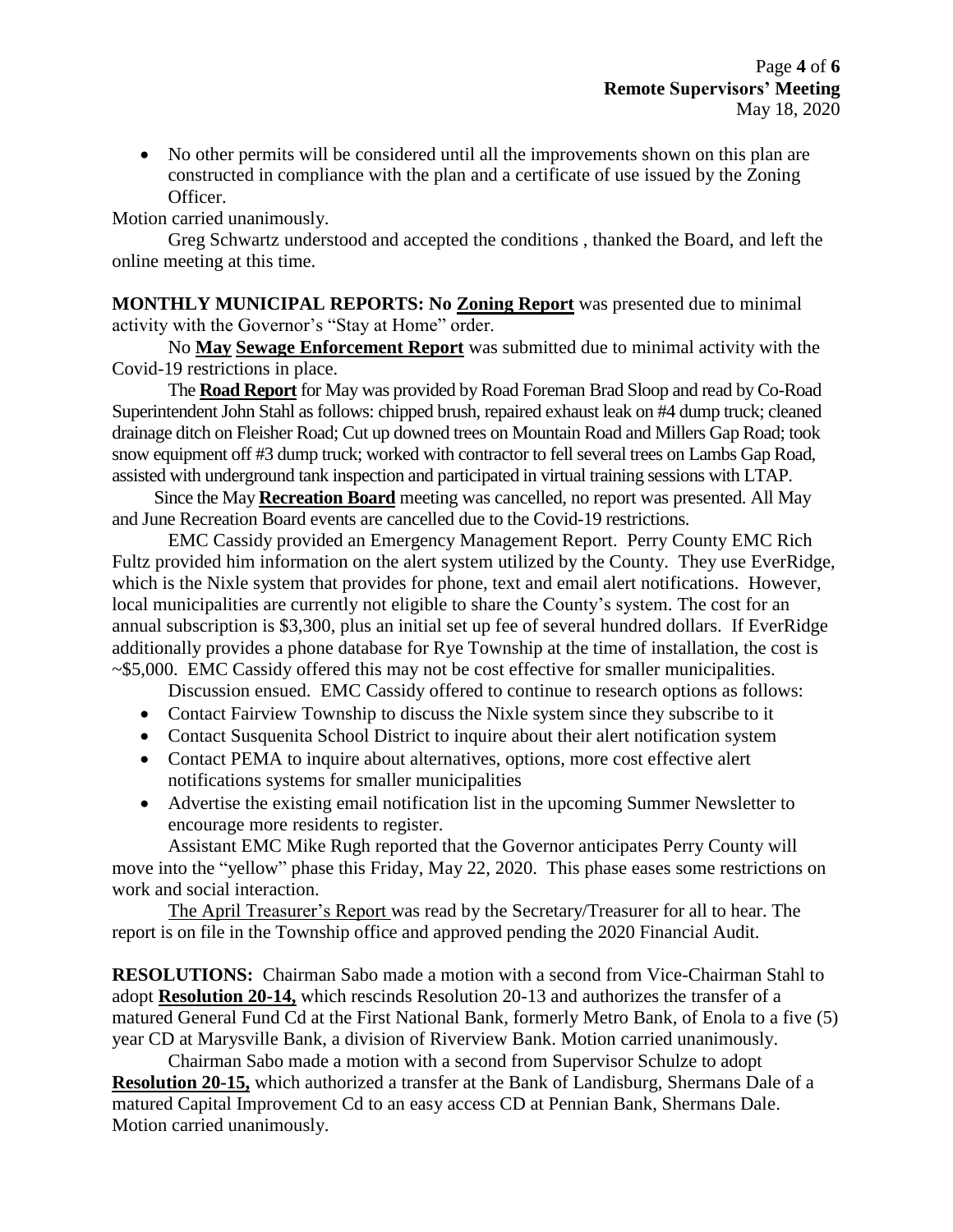Vice-Chairman Stahl made a motion with a second from Supervisor Schulze to adopt **Resolution 20-16,** which authorizes the transfer of a matured short term General Fund CD at the Bank of Landisburg, Shermans Dale to an easy access municipal Cd at Pennian Bank, Shermans Dale. Motion carried unanimously.

Vice-Chairman Stahl made a motion with a second from Supervisor Schulze to adopt **Resolution 20-17,** which authorizes the transfer of a matured General Checking Investment CD to a five (5) year CD at Marysville Bank, a division of Riverview Bank. Motion carried unanimously.

Chairman Sabo made a motion with a second from Vice-Chairman Stahl to adopt **Resolution 20-18,** which authorizes the Secretary/Treasurer to purchase personal protective equipment, (PPE) for the Township online with the VISA card. This Resolution specifically documents a \$139.70 purchase at United Face Masks for 100 disposable masks and 100 gloves. Motion carried unanimously.

**NEW BUSINESS:** Upon due consideration, Chairman Sabo made a motion with a second from Vice-Chairman Stahl to approve the May 18, 2020 time extension request for approval of the **Revised Final Minor Subdivision Plan for Dr. Robert P. Matsko, Sr.** to the **July 27, 2020** Supervisors' meeting, to allow for additional time to review the hydraulic study needed to establish the 100 year flood elevation on the subject lot with Township Officials; to address the various requirements requested by the Planning Commission at their March 2020 meeting, and the coordination involved with the project. Motion carried unanimously.

Randy Barlup contacted the Township office to request the release of fees remaining for his plan and his construction escrow. The Barlup plan is recorded. The private drive is complete.

Chairman Sabo made a motion with a second from Vice-Chairman Stahl to release the remaining Barlup escrow plan deposit in the amount of \$398.50 held by the Township to ensure payment of all engineering and legal review fees. Motion carried unanimously.

Upon due consideration, Supervisor Schulze made a motion with a second from Vice-Chairman Stahl to release the remaining construction escrow in the amount of \$761.10 contingent upon the confirmation of the receipt of the final inspection report from the Township engineer. Motion carried unanimously.

The Solicitor advised processing two separate checks when returning the escrow.

Chairman Sabo made a motion with a second from Vice-Chairman Stahl to accept the resignation of Rebecca Schulze, Rye Township Planning Commission Secretary effective immediately. Motion carried unanimously. Chairman Sabo expressed appreciation to Rebecca for her years of service preparing detailed minutes and providing administrative assistance to the Planning Commission.

Chairman Sabo announced the vacancy and noted the need to find someone for the position of recording secretary for the Planning Commission. The Assistant Secretary will fill the position until a replacement is hired. Chairman Sabo made a motion with a second from Vice-Chairman Stahl to advertise the vacancy with the requirement that the individual reside within Rye Township. Motion carried unanimously.

Supervisor Schulze requested the Planning Commission page on the Township's website clearly list the time frame for submission and acceptance of plans for official review by the Planning Commission, which is at a minimum of fifteen (15) days prior to the Planning Commission meeting. The Secretary/Treasurer indicated she would add this requirement to the website. She also recommended sending a brief reminder memo to local surveyors and engineers that frequent the Commission. The Board agreed.